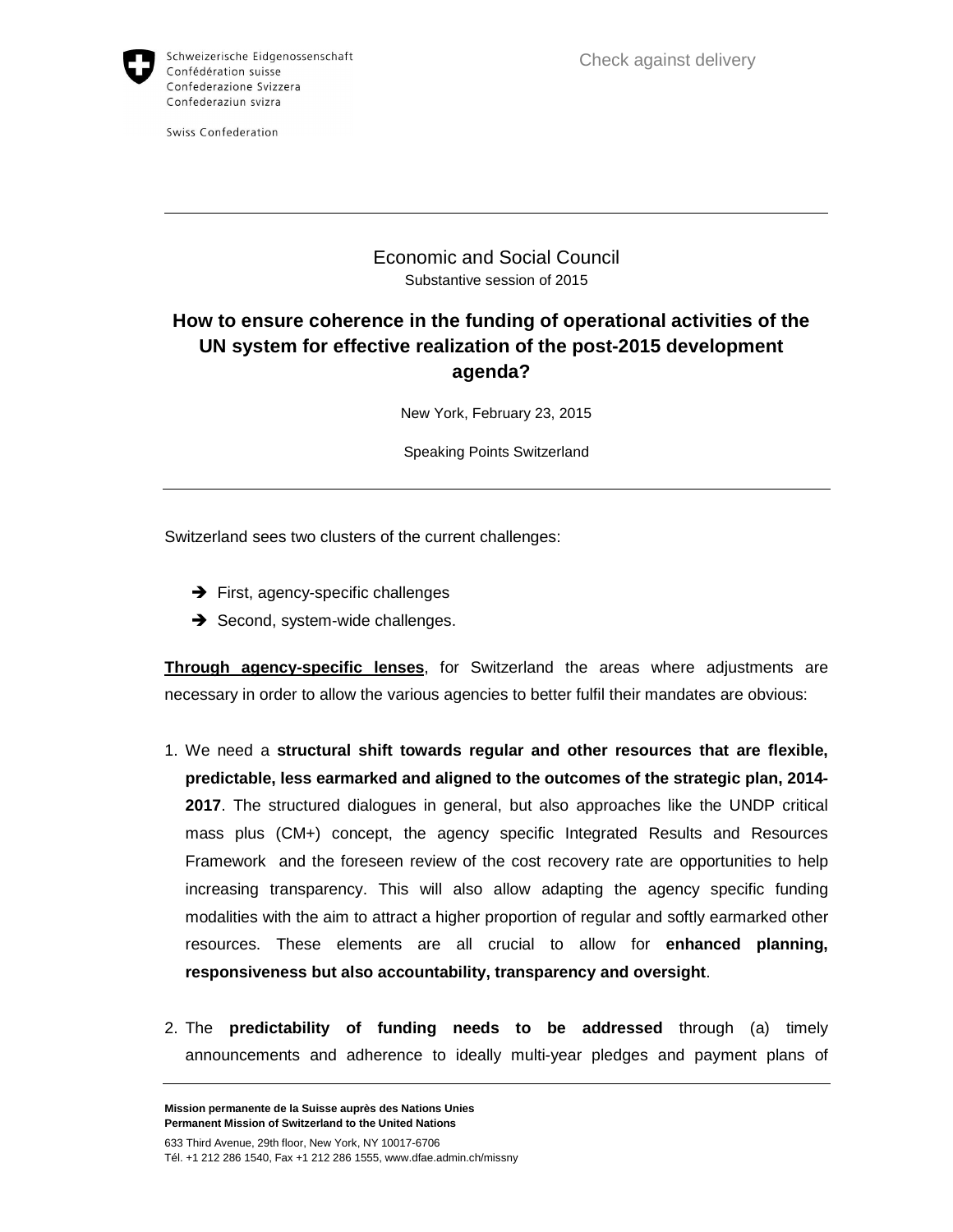member states to regular resources but also (b) less volatile funding patterns, be it core, or non-core. Switzerland was in a position to increase its regular resources contribution and engage with most multilateral partners in multi-year pledges in order to improve predictability. However, as we learn from the documentation we all also have to closely look into the volatility dimension of non-core resources. The documentation highlights, for instance, that for non-core resources, 67 per cent of 2013 contributions by main donors either increased or decreased by more than 20 per cent compared to 2012. It is clear that donors have to do their homework and the UN has to set the right incentives that help addressing these topics.

It would be interesting to hear views from the panelists on how this particular challenge could be addressed best?

3. While Switzerland welcomes the progress made **in broadening of the funding base over time**, it strongly urges the UN to continue efforts in this regard, also with a view to new, innovative **multi-stakeholder partnerships allowing leveraging additional finance for sustainable development in particular from private sources**.

**Through system-wide lenses**, Switzerland wishes to emphasize various elements, namely the (1) Pooled Funding approaches, (2) the Common Budgetary Frameworks, (3) joint resource mobilization strategy, and (4) the lack of a system-wide funding mechanism.

### **(1) Pooled Funding approaches**

**Today, only eight per cent of all development related non-core resources are currently being received through pooled funding approaches and there is no significant upward trend.** However, in times of universal application of the standard operating procedures, we find the **"One United Nations" funds** merit particular attention. Having a closer look at it, we note that the 2014 One Fund expenditures represent a 37 per cent decline compared to expenditures in 2010 while at the same time the decline in overall UN development-related expenditures in the eight countries with a one fund declined also by 39 per cent. **The question is now, whether this decline is due to decreased attractiveness of the One Fund instrument or due to reduced development needs of the respective countries?** Accordingly, it is almost impossible for us to make well-informed assessments of such tools. Therefore Switzerland would highly welcome if such an analysis could be presented for the **2nd ECOSOC dialogue workshop** on "Funding" that is planned to take place in the second half of April.

**Mission permanente de la Suisse auprès des Nations Unies Permanent Mission of Switzerland to the United Nations** 

633 Third Avenue, 29th floor, New York, NY 10017-6706 Tél. +1 212 286 1540, Fax +1 212 286 1555, www.dfae.admin.ch/missny